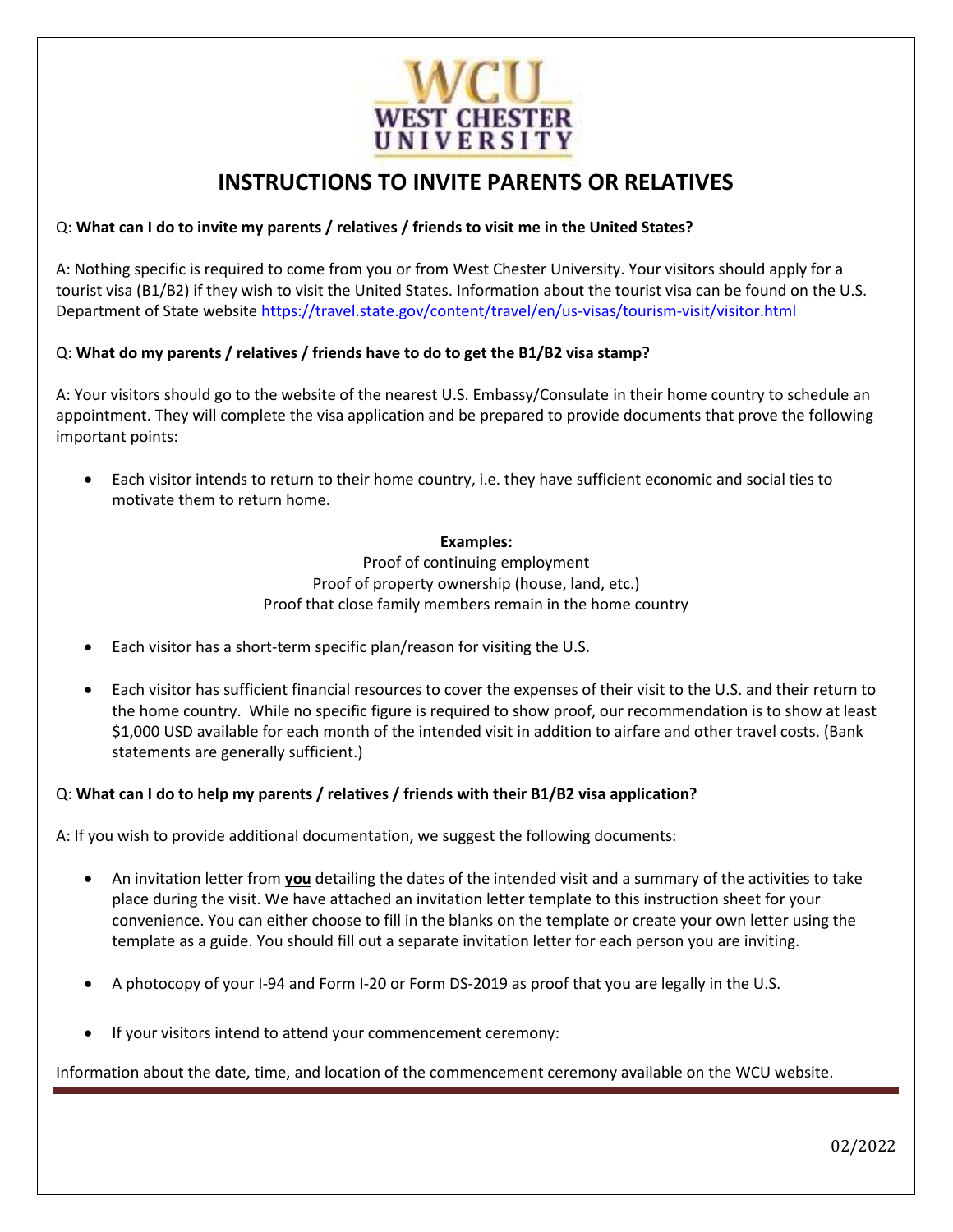#### Q: **How long can people with a tourist visa status stay in the United States?**

A: The U.S. Customs and Border Protection officer that allows your visitors to enter the U.S. has the authority to decide how long your visitors may stay. Any visitor who is found otherwise admissible and is issued a Form I-94, will be admitted for a minimum period of six months, regardless of whether less time is requested, provided, that any required passport is valid as specified in section 212(a)(26) of the Act.

We recommend that your visitors carry an invitation letter from you in order to clarify their intentions in the U.S. (i.e. business visitor or tourist).

# **NOTE: The final decision for length of entry is at the discretion of the Port of Entry officer. NOTE: Visa Waiver Program visitors are handled differently – see below.**

#### **Health Insurance for Visitors**

We strongly recommend visitors purchase travel and health insurance when visiting the United States. All visitors should obtain suitable travel and health insurance for the duration of the stay. Health insurance policies should provide at least \$100,000 in major medical coverage. Insurance policies can be purchased here in the U.S. or in your home country.

# **VISA WAIVER PROGRAM**

The Visa Waiver Program (VWP), administered by the Department of Homeland Security (DHS) in consultation with the State Department, permits citizens of 40 countries to travel to the United States for business or tourism for stays of up to 90 days without a visa. In return, those 40 countries must permit U.S. citizens and nationals to travel to their countries for a similar length of time without a visa for business or tourism purposes. Since its inception in 1986, the VWP has evolved into a comprehensive security partnership with many of America's closest allies. The VWP utilizes a risk-based, multi-layered approach to detect and prevent terrorists, serious criminals, and other *mala fide* actors from traveling to the United States. This approach incorporates regular, national-level risk assessments concerning the impact of each program country's participation in the VWP on U.S. national security and law enforcement interests. It also includes comprehensive vetting of individual VWP travelers prior to their departure for the United States, upon arrival at U.S. ports of entry, and during any subsequent air travel within the United States.

Please visit the [Department of Homeland Security](https://www.dhs.gov/visa-waiver-program) website for more information about the VWP.